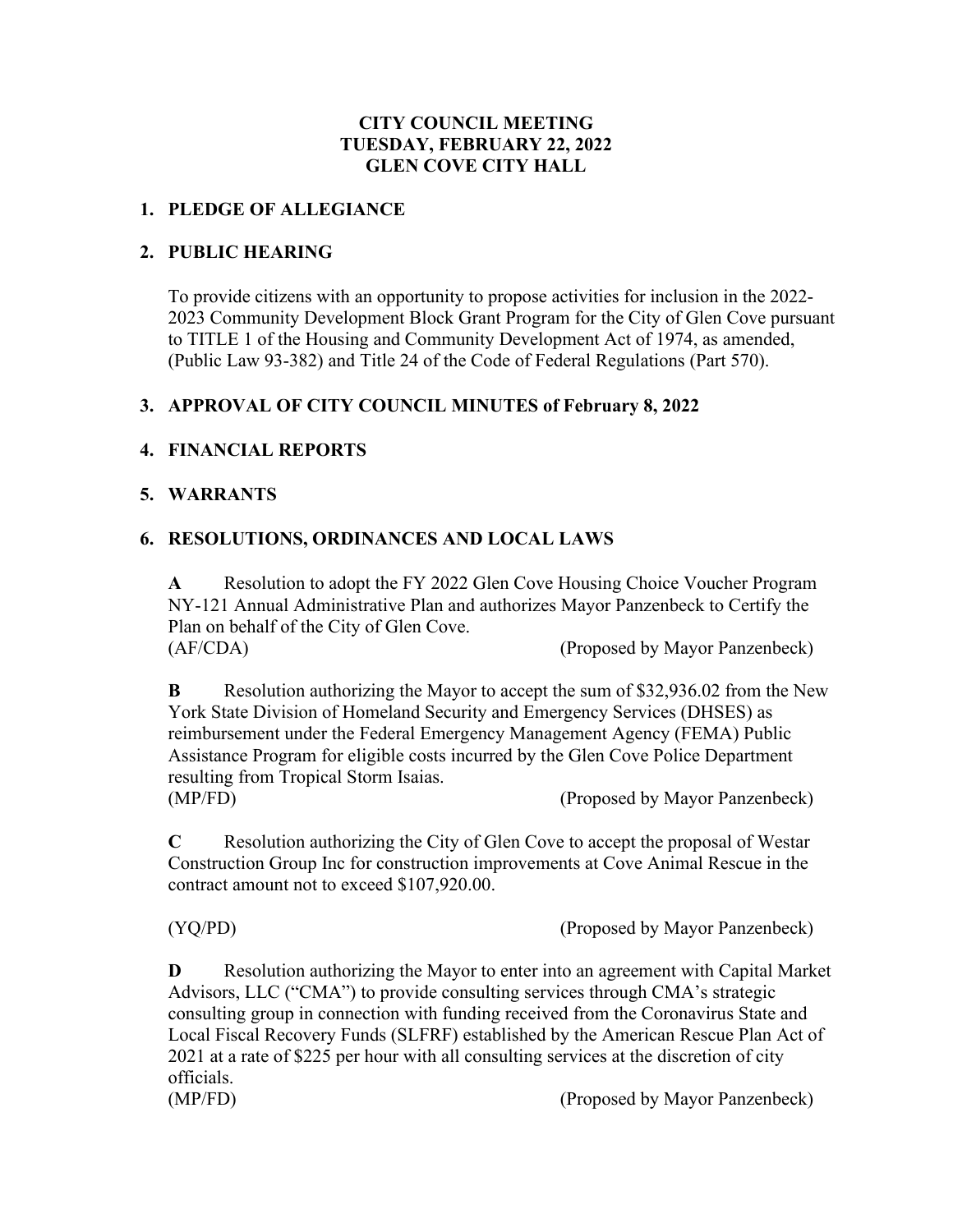**E** Resolution authorizing the Mayor to accept the proposal of and enter into an agreement with H2M Architects and Engineers, to prepare and submit an Annual Water Supply Statement/Consumer Confidence Report and Supplemental Data Package, in the sum of \$3,300.

(LS/DPW) (Proposed by Mayor Panzenbeck)

**F** Resolution authorizing the Mayor to enter into an agreement with WB Mason for the provision of water cooler service at the Golf Course and DPW Yard at a cost of \$0.78 per month per unit for rental of coolers and \$2.39 per five-gallon bottle. (YQ/PD) (Proposed by Mayor Panzenbeck)

**G** Resolution authorizing the Mayor to enter into an agreement with Sansio, Health EMS, to provide electronic pre-hospital care reporting software. (CD/EMS) (Proposed by Mayor Panzenbeck)

**H** Resolution authorizing the Mayor to enter into an agreement with Language Line Services, Inc, for phone and video interpreting services at a rate of \$0.75 per minute for phone interpreting. \$1.99 minute for sign language, \$1.25 per minute for Spanish, and \$1.35 for other spoken languages for video interpreting, in an amount not to exceed \$1,500.00 a year (CD/EMS) (Proposed by Mayor Panzenbeck)

**I** Resolution authorizing the Mayor to enter into an inter-municipal agreement with the Town of Oyster Bay and the Town of North Hempstead, for the purpose of designating boundaries as a Local Workforce Development Area. (CA/GK) (Proposed by Mayor Panzenbeck)

**J** Resolution authorizing the Mayor to enter into an agreement with Country Fair Entertainment for the City of Glen Cove Youth Bureau Summer Program, to provide 3 Hours of unlimited entertainment, on July 12, 2022, at a rate of \$24.95 per person.<br>(ST/YB) (Proposed by Mayor Panzenbe (Proposed by Mayor Panzenbeck)

**K** Resolution awarding bid to the lowest responsible bidder, Anker Electric Service, to provide On-Call Electrical and Lighting Services, BID # 2021-021 (YQ/PA) (Proposed by Mayor Panzenbeck)

**L** Resolution authorizing certain budget amendments and transfers. (MP/FD) (Proposed by Mayor Panzenbeck)

**M** Resolution authoring the City Attorney to settle certain claims.

**N** Resolution authorizing Yelena Quiles to attend LI NYSAMPO conference, March 30th and March 21st, 2022, at a cost of \$252.30. (YQ/PD)) (Proposed by Mayor Panzenbeck)